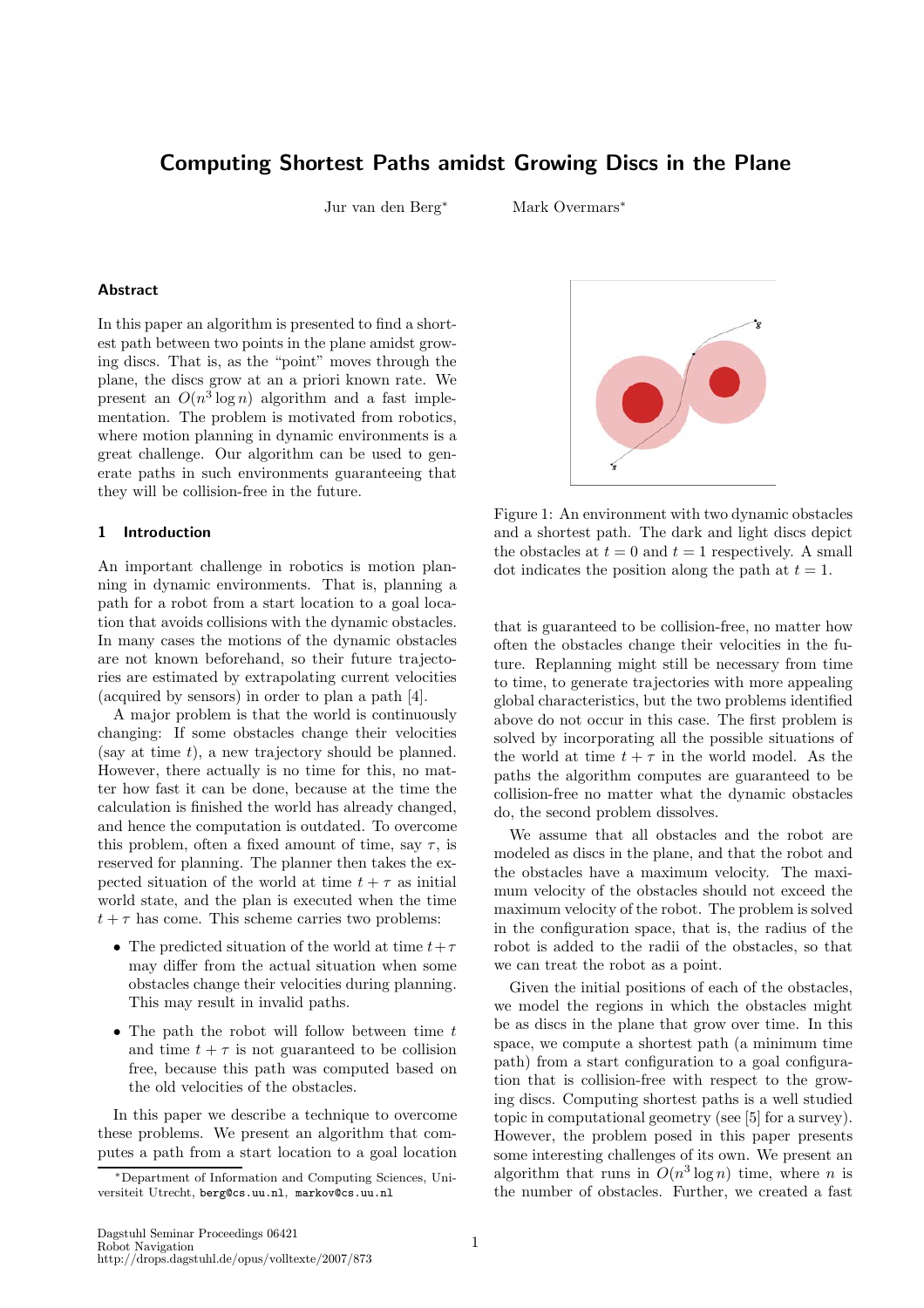implementation that generates shortest paths at interactive rates.

## 2 Problem definition

The problem is formally defined as follows. Given are n dynamic obstacles  $O_1, \ldots, O_n$  which are discs in the plane. The centers of the discs at time  $t = 0$  are given by the coordinates  $p_1, \ldots, p_n \in \mathbb{R}^2$ , and the radii of the discs by  $r_1, \ldots, r_n \in \mathbb{R}^+$ . All of the obstacles have the same maximal velocity, given by  $v \in \mathbb{R}^+$ . The robot is a point (if it is a disc, it can be treated as a point when its radius is added to the radii of the obstacles), for which a path should be found between a start configuration  $s \in \mathbb{R}^2$  and a goal configuration  $g \in \mathbb{R}^2$ . The robot has a maximal velocity  $V \in \mathbb{R}^+$ which should be larger than the maximal velocity of the obstacles, i.e.  $V > v$ .

As we do not assume any knowledge of the velocities of the dynamic obstacles, other than that they have a maximal velocity, the region that is guaranteed to contain all the dynamic obstacles at some point in time t is bounded by  $\bigcup_i B(p_i, r_i+vt)$ , where  $B(p, r) \subset$  $\mathbb{R}^2$  is an open disc centered at p with radius r. In other words, each of the dynamic obstacles is conservatively modeled by a disc that grows over time with a rate corresponding to its maximal velocity (see Fig. 1 for an example environment).

**Definition 1** A point  $p \in \mathbb{R}^2$  is collision-free at time  $t \in \mathbb{R}^+$  if  $p \notin \bigcup_i B(p_i, r_i + vt)$ .

The goal of the problem is to compute the shortest possible path  $\pi : [0, T] \to \mathbb{R}^2$  between s and g (i.e. a minimal time path) that is collision-free with respect to the growing discs for all  $t \in [0, T]$ .

## 3 Properties

**Observation 1** A point  $p \in \mathbb{R}^2$  that is collision-free at time  $t = t'$ , is collision-free for all  $t :: 0 \le t \le t'$ .

**Theorem 1** The velocity  $\frac{||(\delta x, \delta y)||}{\delta t}$  of a shortest path is constant and equal to the maximal velocity V .

**Proof.** Suppose  $\pi$  is a path to g, of which a sub-path has a velocity smaller than  $V$ . Then this sub-path could have been traversed at maximal velocity, so that points further along the path would be reached at an earlier time. Observation 1 proves that these points are then collision-free as well, so also  $g$  could have been reached sooner, and hence  $\pi$  is not a shortest  $path.$ 

Theorem 2 A shortest path consists only of straight line segments, and segments of a logarithmic spiral incident to the boundary of a growing disc.



Figure 2: The three-dimensional space of the same environment as Fig. 1.

Proof. Theorem 1 implies that the time it takes to traverse a path is proportional to its length. Hence, parts of the path in 'open' space can always be shortcut by a straight-line segment. Only when the path stays incident to the boundary of a growing disc, it is not possible to shortcut. As both the velocity of the path, and the growth rate of the disc are constant, it is easily shown that such segments are part of a logarithmic spiral [6].  $\Box$ 

Corollary 3 A shortest path is  $C^1$ -smooth.

**Proof.** Suppose  $\pi$  is a path containing sharp turns. Then these turns could be shortcut by a straight-line segment, and hence  $\pi$  is not a shortest path. Thus, in a shortest path the straight-line segments are tangent to the supporting spirals of the spiral segments.  $\Box$ 

#### 4 Global Approach

As the discs grow over time, we can see the obstacles as cones in a three-dimensional space (Fig. 2), where the third dimension models the time. Each obstacle  $O_i$  transforms into a cone, whose central axis is parallel to the time-axis of the coordinate frame, and intersects the  $xy$ -plane at point  $p_i$ . The maximal velocity  $v$  determines the opening angle of the cone, and the initial radius  $r_i$  determines the (negative) time-coordinate of the apex. The goal configuration is transformed into a line parallel to the time-axis, where we want to arrive as soon as possible (i.e. for the lowest value of  $t$ ). In this space it is easier to reason about the algorithm we devise to find a shortest path.

Our algorithm to solve the problem is based on a Dijkstra's shortest-path search [3], which starts from the start configuration s. By Theorem 1, all straightline segments emanating from s of which the slope equals the maximal velocity  $V$ , are possible initial motions. This set is narrowed down by Corollary 3, which implies that only the segment leading directly to the goal, and straight-line segments tangent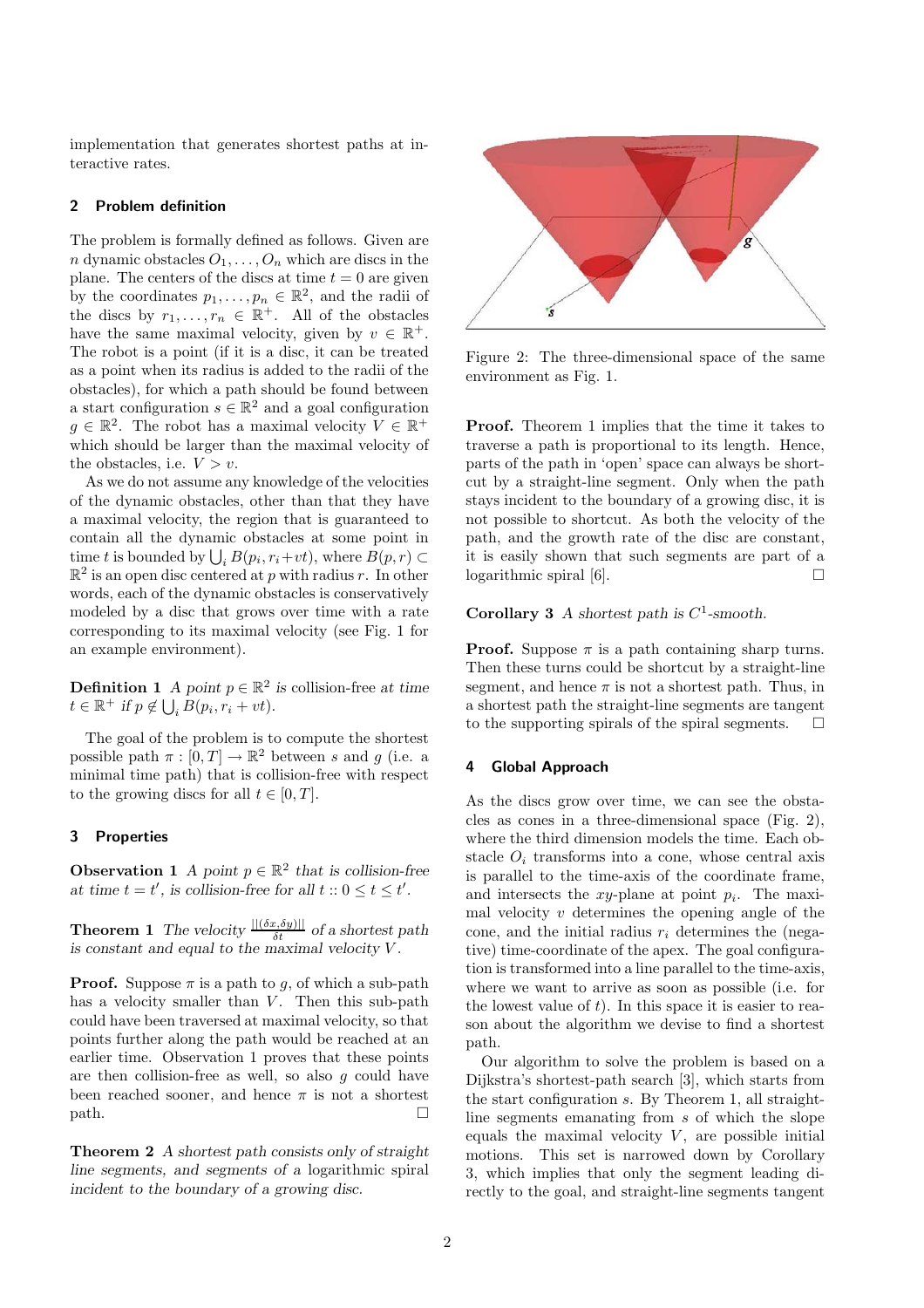to the cones are possibly part of the shortest path to the goal. These segments may intersect other cones, which would make them invalid, so only the collisionfree segments are considered. Each of them is put into a priority queue  $Q$  with a key corresponding to the t-value of its endpoint.

Now, the algorithm proceeds by handling the point with the lowest  $t$ -value in the queue (the front element of  $Q$ ). This point is either the goal location, in which case the shortest path has been found, or a point on the surface of a cone. In this latter, more general case we proceed similarly by finding straightline segments tangent to other cones and to the goal configuration. However, as we are on the surface of a cone, we first have to walk a piece of a spiral around the cone such that the straight-line segment is tangent to both the 'source' cone and the 'destination' cone. For each cone, as well as for the goal configuration, these segments are computed and if collision-free their endpoints are inserted in Q.

This procedure is repeated until the goal configuration is popped from the priority queue. In this case the shortest path has been found, and can be read out if backpointers have been maintained during the algorithm. If the priority queue becomes empty, no valid path exists.

# 5 Details

The algorithm described above will indeed find a shortest path to the goal. However, in order to have a finite bound on the running time we must define 'nodes' that can provably be visited only once in a shortest path, such that we can do relaxation on them as in Dijkstra's algorithm.

Let us look at the following. A shortest path consists of spiral segments on a cone's surface and straight-line segments that are bitangent to two cones. There are four ways in which a segment can be bitangent to a pair of cones: left-left, right-right, left-right and right-left. In each of these cases, there is an infinite number of bitangent segments with a slope corresponding to the maximal velocity  $V$ , but the possible tangency points at the source cone form a continuous curve on the surface of the cone. We call such curve a departure curve.

The departure curve may be cut into several collision-free intervals by other cones that penetrate the surface of the cone. These intervals form the 'nodes' in our search process. Only the path arriving earliest in an interval can contribute to a shortest path. Other paths arriving later in the interval cannot be part of the shortest path, because the path arriving earliest in the interval can be extended with a traversal along the interval to end up at the same position (and time) as the path arriving later in the interval. This argument applies if for the departure



Figure 3: An impression of an arrangement on the surface of the cone. The thick lines are the departure curves, of which one has a shadow interval (dashed). The thin dashed lines are spiral segments that delimit trapezoidal regions that have the same next departure curve or collision (only the counter-clockwise spirals are shown). The gray area depicts an intersection area of another cone penetrating the surface, and cutting several departure curves into two intervals.

curve holds that  $\frac{\|(\delta x, \delta y)\|}{\delta t} \leq V$ . This is only the case when all cones have the same opening angle. (This explains our assumption that all discs have the same maximal velocity  $v$ .) As the proof is rather technical, we omit it here.

To identify these departure curve intervals, we compute an arrangement [1] on the surface of each cone of all departure curves on that cone (see Fig. 3). Areas on the surface on the cone that are intersected by other cones are also inserted in this arrangement. The intervals can then be extracted from the arrangement.

Each departure curve interval has two outgoing edges. One –a spiral segment– to the next departure curve on the source cone, and one –consisting of a bitangent straight-line segment and a spiral segment– to the first departure curve encountered on the destination cone that is associated with the departure curve. For the first edge, which stays on the cone, we have to determine the next departure curve that is encountered if we proceed by moving along the spiral around the cone. This can be done using the arrangement, if we have computed its trapezoidal map [1], where the sides of the trapezoids are spiral segments.

For the second edge, which crosses to another cone, we have to determine what the first departure curve is we will encounter there. This is done using the arrangement we have computed on that cone. Using a point-location query, we can determine in what cell of the arrangement the straight-line segment has arrived, and using the trapezoidal map we know what the first departure curve is we will encounter if we proceed